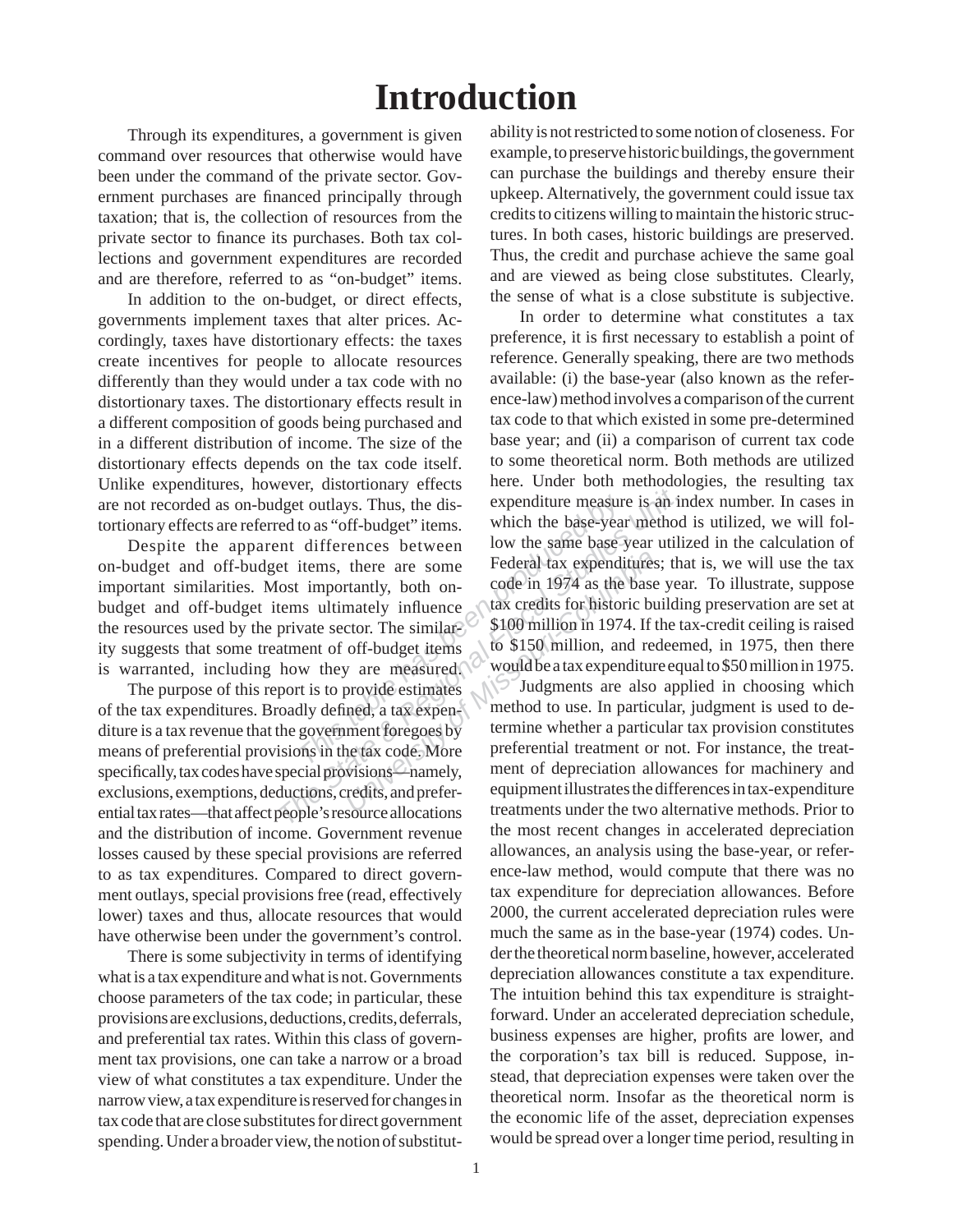higher profits and taxes. Thus, compared to the useful life of the machinery and equipment, an accelerated depreciation allowance is a preferential treatment.<sup>1</sup> The difference between the year 2000 federal tax expenditure under the reference-law and theoretical norm baseline is estimated to be about \$31 billion.

 Under Missouri statutes, determination of what constitutes a tax expenditure is even more difficult.<sup>2</sup> In part, the difficulty owes to Missouri's definition of income, statutory adjustments, and itemized deductions. Because Missouri has adopted the Federal definitions, preferential tax treatment enacted at the federal level implicitly results in preferential tax treatment at the state level. In addition, Missouri adopts its own preferential tax treatments, especially in the form of pension income, special itemized deductions for social security and railroad retirement taxes paid along with a plethora of income tax credits.

## **Policy Implications**

**The Examplications** to achieve these<br>
is to identify the<br>
rive two principal purposes. goals. The policities<br>
tax burden. Personal more difficult<br>
es tax exemptions for food<br>
for instance, shift the tax<br>
provides inform<br> **IMPLICATIONS**<br> **Examplications**<br> **Examplications**<br> **Examplications**<br> **Example 18 and 20 and 20 and 20 and 20 and 20 and 20 and 20 and 20 and 20 and 20 and 20 and 20 and 20 and 20 and 20 and 20 and 20 and 20 and 20 and 20 Example 18 Exceptions** for food<br> **UNIVER EXECUTE IN THE ANCE CONTROLLER SERVING SERVICE SERVICE SERVICE SERVICE SERVICE SERVICE SERVICE SERVICE SERVICE SERVICE SERVICE SERVICE SERVICE SERVICE SERVICE SERVICE SERVICE SERVI**  Tax expenditures serve two principal purposes. First, they redistribute the tax burden. Personal tax exemptions and sales tax exemptions for food and prescription drugs, for instance, shift the tax burden from lower income tax reporting units to higher income tax reporting units. In other words, the overall tax code becomes more progressive.

 Second, tax expenditures provide incentives. These incentives encourage activities or behaviors that society deems are worthy. The HOPE credit for college fees, and charitable deductions are examples of tax expenditures aimed at encouraging college enrollment and donations to identified charitable organizations, respectively.

 In many instances, a direct government outlay is more apparent than a tax expenditure. Through direct appropriation, the government acquires the resource directly in order to provide a public good, such as national defense or highways; as such, the government acquires goods for public consumption. In contrast, a tax expenditure achieves public goals, such as a more politically acceptable distribution of income or encouraging specific types of quasi-public goods (e.g., a better educated society), through actions undertaken by private agents.

 Because direct appropriations are more often easier to observe, there may be a bias to implementing policies through direct outlays as opposed to preferential tax treatment as a way to achieve public goals. It is not that tax expenditures are not recognized as means to achieve public goals. But, the level of achievement depends on a very complex set of interactions between

people. For instance, it is difficult to measure the economic impact because it requires thorough knowledge of how citizens will alter their behavior in response to preferential tax treatments. When considering direct outlays versus a tax expenditure, the policymaker must make some forecast of the economic impact of each policy. Arguably, it is more difficult to forecast the effect of a preferential change in tax code. For one thing, such forecasts rely on our understanding of people's behavior. This task is even more daunting when one considers that preferential tax treatments do not exist in isolation. Perhaps implementing one preferential tax treatment will have ramifications for other taxes that induce people to engage in unexpected behaviors. One simple tax code change can have unforeseen, and undesirable, consequences when implemented.

 Such predictive problems notwithstanding, there is value of measuring tax expenditures. Armed with such estimates, policymakers are better prepared to rank alternative policy goals and the means available to achieve these goals. The policymaker's principle job is to identify the lowest cost means of achieving social goals. The policymaker's job becomes substantially more difficult by constraining the policy options to direct appropriations. Thus, measuring tax expenditures provides information that the policymaker can use.

## **Overview**

 This report is divided into seven sections, one for each of the major revenue categories for the State of Missouri. In order, we will detail tax expenditures for the following categories: individual income, corporation income, sales and use, selected excise, corporation franchise, inheritance and estate, and insurance premium.

 For this overview to be complete, we identify two caveats that are necessary for the reader to properly interpret the estimates reported here. First, we assume that tax expenditures are independent. More specifically, the independence assumption amounts to estimating one preferential tax treatment at a time. In doing so, we implicitly estimate a tax expenditure as if one tax treatment does not affect the estimates of any other preferential tax treatment. In short, tax expenditures are reported as if they are isolated events. We make this assumption for tractability; without the independence assumption, we would need a model that builds all these interactions into it. No such model exists.

 Second, the sum across tax expenditure categories cannot be accumulated and interpreted as the sum of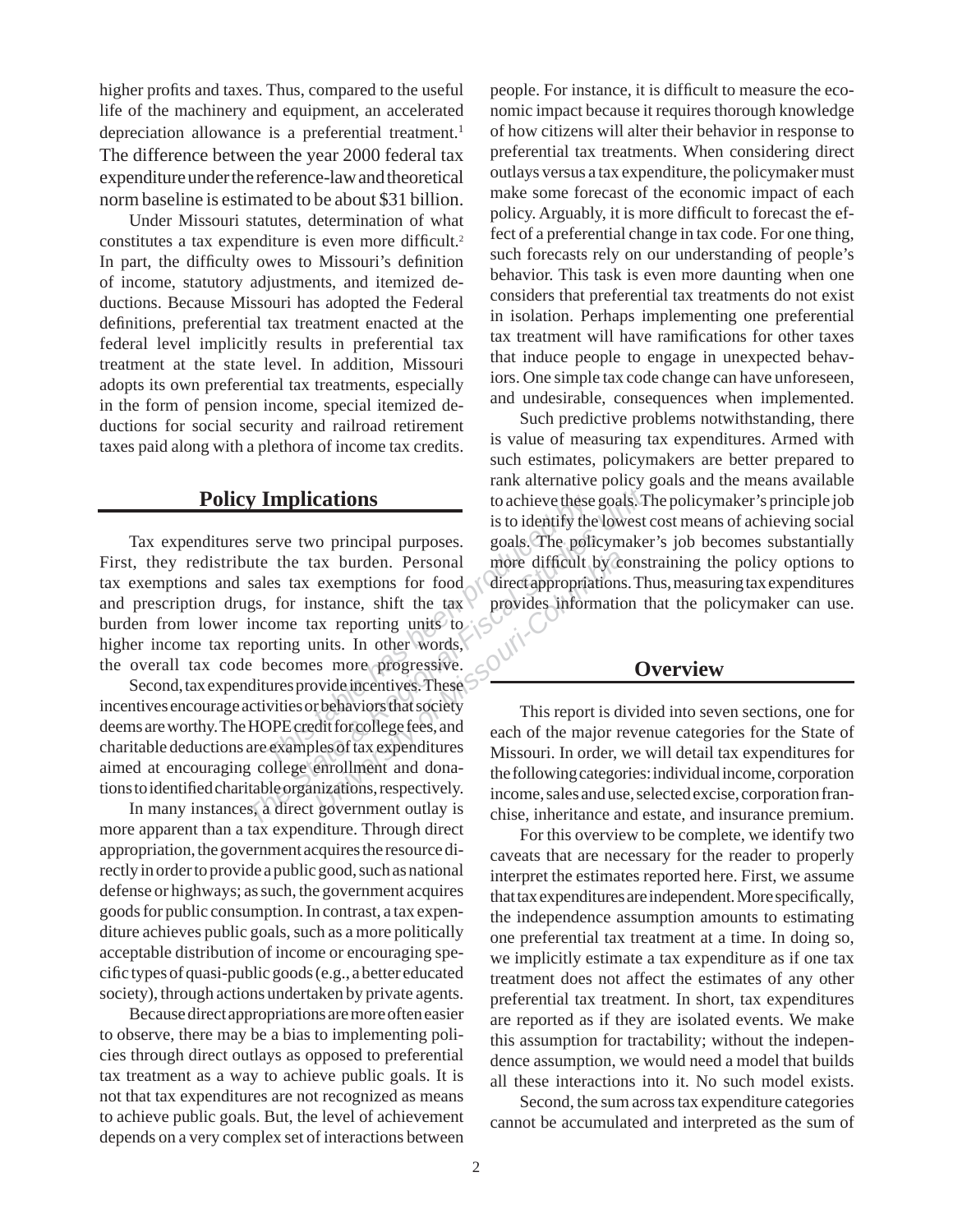all preferential tax treatments. In part, the sum suffers from the caveat raised by the independence assumption. In addition, we have noted that tax-expenditure estimates are obtained from reference-law and normbaseline methods. By adding the estimates from two different methods, one would obtain an amalgam index value that neither represents the value of taxes freed relative to some reference-law tax code nor represents the value of taxes freed relative to some theoretical norm baseline. Indeed, a mixed interpretation is necessary and quite cumbersome. We also note that even with the set of tax-expenditures estimates using the reference-law method, the State of Missouri and the Federal calculations do not necessarily use the same base year. We do not provide a summary table of all tax expenditures and strongly recommend that readers do not accumulate across tax-expenditure categories.

 Such caveats notwithstanding, we proceed with our reporting of the estimates of tax expenditures, beginning with those preferential tax treatments directed toward individual income tax codes.

This table has been produced by unit,<br>This table has been produced by unit,<br>This table Regional Fiscal Studies by<br>This table Regional Fiscal Studies by

<sup>&</sup>lt;sup>1</sup> The accelerated depreciation schedule is an excellent way to illustrate how the theoretical norm baseline is applied to the calculation of a tax expenditure.

<sup>&</sup>lt;sup>2</sup> In general we adopt the broad federal definition. As such, a tax expenditure consists of all exemptions, deductions, credits, and preferential tax rates as defined in the Tax Expenditure Report issued by the Office of Management and Budget.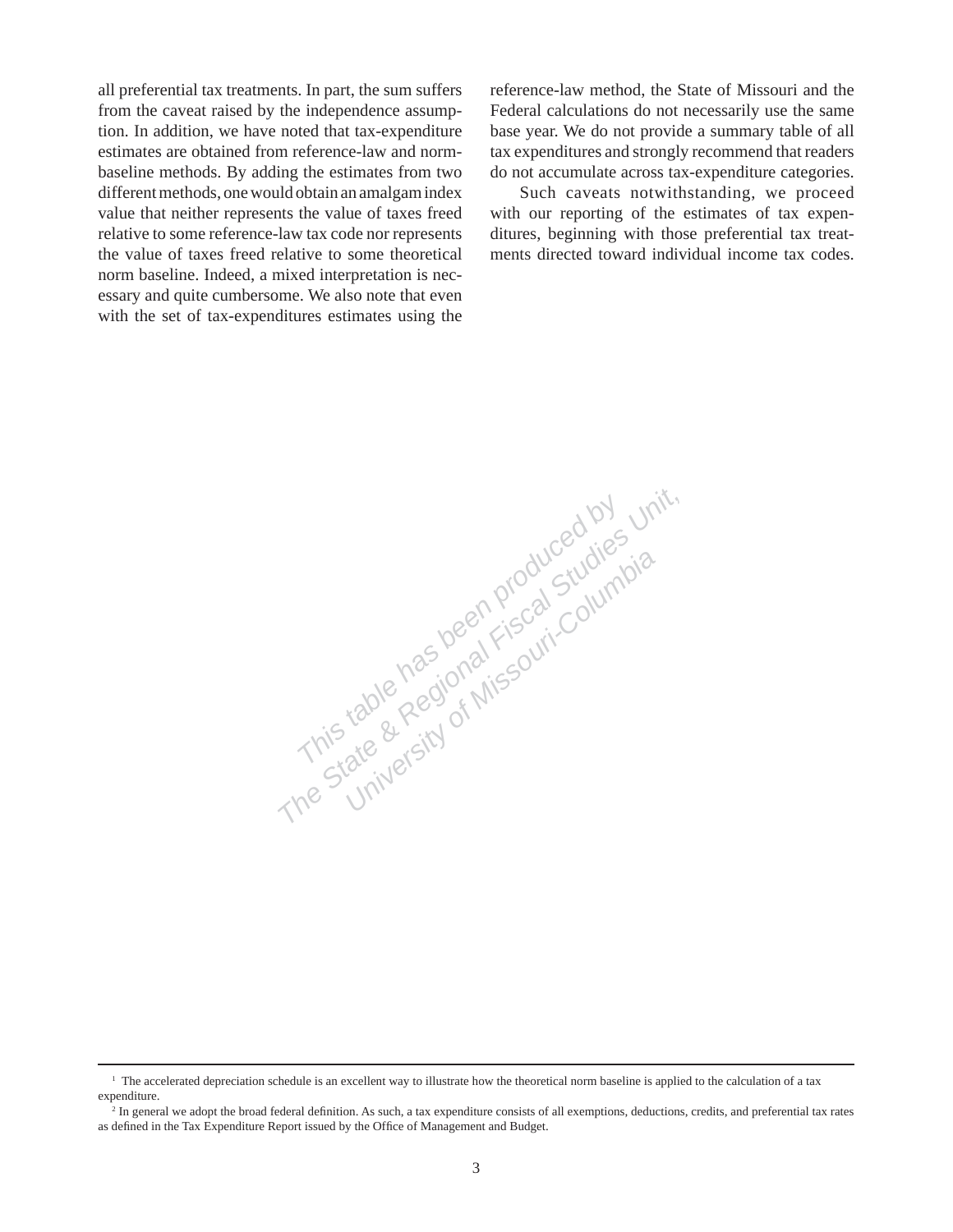|                                                                                                                                               |                                           |                             |                  | Exhibit 1        |                                |                              |                      |                              |                                      |                         |                |
|-----------------------------------------------------------------------------------------------------------------------------------------------|-------------------------------------------|-----------------------------|------------------|------------------|--------------------------------|------------------------------|----------------------|------------------------------|--------------------------------------|-------------------------|----------------|
|                                                                                                                                               |                                           |                             |                  | 2001-2011        |                                | Summary of Tax Expenditures  |                      |                              |                                      |                         |                |
|                                                                                                                                               | 2001                                      | $\tilde{\mathbf{2}}$<br>200 | 2003R            | 2004R            | 2005 <sup>P</sup>              | 2006F                        | 2007 <sup>F</sup>    | 2008F                        | 2009 <sup>F</sup>                    | 2010 <sup>F</sup>       | $2011^{F}$     |
| Individual Income Tax                                                                                                                         |                                           |                             |                  |                  |                                |                              |                      |                              |                                      |                         |                |
| Missouri<br>Exclusions                                                                                                                        | 37.1                                      | 38.9                        | 37.9             | 47.1             |                                | 49.6                         |                      |                              |                                      |                         | 49.7           |
| Federal                                                                                                                                       | 1,188.3                                   | 1,233.5                     | 1,363.9          | 1,451.6          | 48.3<br>1,565.9                | 1,695.7                      | 50.6<br>1,886.1      | 51.2<br>2,068.6              | 51.0<br>2,067.6                      | 50.6<br>2,199.8         | 2,320.4        |
| Deductions<br>Missouri                                                                                                                        | 3,284.0                                   |                             | 2,796.4          | 3,333.1          | 3,227.8                        | 3,320.7                      | 3,274.3              | 3,621.0                      | 3,609.9                              | 3,725.3                 | 3824.0         |
| Missouri Credits<br>Federal                                                                                                                   | ×.<br>188.1                               | 3,2514 TO                   | $rac{2}{2}$      | 8<br>205.5       | 357.9                          | 283.3                        | $\frac{800}{300}$    | ×<br>334.6                   | 356.4                                | $\frac{8}{381.7}$       | 405.0          |
| <b>Corporation Income Tax</b>                                                                                                                 |                                           |                             |                  |                  |                                |                              |                      |                              |                                      |                         |                |
| Exclusions                                                                                                                                    |                                           |                             |                  |                  |                                |                              |                      |                              |                                      |                         |                |
| Missouri<br>Federal                                                                                                                           | $\begin{array}{c} 8.9 \\ 4.9 \end{array}$ | Alsity                      | Persian          | $\frac{8}{5}$    | ×.<br>53.1                     | 55.0                         | 56.9                 | 59.0                         | 8.09                                 | ×,<br>62.8              | $rac{8}{64.8}$ |
| Deductions                                                                                                                                    |                                           |                             |                  |                  |                                |                              |                      |                              |                                      |                         |                |
| Missouri                                                                                                                                      | 52.9                                      |                             | 52.1<br>373.2    | 55.4             | 58.0<br>485.6                  | 60.0                         | 63.0<br>609.3        | $\stackrel{\triangle}{\geq}$ | ≨                                    | ≨                       | $\frac{4}{2}$  |
| Missouri Credits<br>Federal                                                                                                                   | 334.0<br>16.4                             | 61.0<br>181.1<br>16.4       | 53.8             | 70.6             | 120.8                          | 83.4<br>563.1                | 90.8                 | 682.5<br>98.2                | 771.6<br>105.6                       | 826.6<br>113.5          | 881.7<br>120.4 |
| Sales and Use Tax                                                                                                                             |                                           |                             |                  | S                |                                |                              |                      |                              |                                      |                         |                |
| Exempt Sales                                                                                                                                  | ≨                                         | NA<br>1855.1                | ≨                | k<br>Z           | ORC                            | $\stackrel{\leq}{\geq}$      | $\frac{4}{2}$        | ≨                            | ≨                                    | ≨                       | ≨              |
| Personal                                                                                                                                      | 1853.5<br>$\stackrel{\triangle}{\geq}$    |                             | 1998.4           | $\leq$<br>2137.4 | 2319.1                         | $\widetilde{\geq}$<br>2461.4 | $\lessgtr$<br>2533.4 | 2606.2<br>$\frac{4}{2}$      | 2680.1                               | $\frac{4}{5}$<br>2754.7 | ≨<br>2830.4    |
| Missouri Credits<br><b>Business</b>                                                                                                           | 37.5                                      | 25.1                        | 37.3<br>≨        | 39.1             | NA<br>38.5                     | 40.2                         | 42.0                 | 43.9                         | $\stackrel{\triangle}{\geq}$<br>45.9 | 48.0                    | 50.1           |
| <b>Corporation Franchise Tax</b>                                                                                                              |                                           |                             |                  |                  | Sif                            |                              |                      |                              |                                      |                         |                |
| Missouri Credits                                                                                                                              | 3.5                                       | 2.6                         | $\overline{6}$ . | 7.9              | <b>16.9J</b>                   | 10.0                         | 11.0                 | 12.1                         | 13.0                                 | 14.0                    | 15.0           |
| Insurance Premium Taxes<br>Exclusions                                                                                                         | 81.7                                      | $\frac{92.8}{80.1}$         | 102.9            | 107.4            | 109.1<br>$\overline{\partial}$ | 127.6                        | 138.7                | 149.9                        | 161.0                                | 172.1                   | 183.3          |
| Missouri Credits                                                                                                                              | 67.5                                      |                             | 82.9             | 79.3             | 79.2                           | $-85.0$                      | 89.8                 | 94.6                         | 99.4                                 | 104.3                   | 109.1          |
| Selected Excise Taxes<br>Missouri Credits                                                                                                     |                                           |                             |                  |                  |                                |                              |                      |                              |                                      |                         |                |
| Cigarette                                                                                                                                     | $\overline{3}$ .                          | 3.0                         | 3.0              | $\overline{3}$ . | 3.1                            | 3.0                          | 2.9                  | 2.9                          | 2.9                                  | 2.8                     | 2.8            |
|                                                                                                                                               |                                           |                             |                  |                  |                                |                              |                      |                              |                                      |                         |                |
|                                                                                                                                               |                                           |                             |                  |                  |                                |                              |                      |                              |                                      |                         |                |
|                                                                                                                                               |                                           |                             |                  |                  |                                |                              |                      |                              |                                      |                         |                |
|                                                                                                                                               |                                           |                             |                  |                  |                                |                              |                      |                              |                                      |                         |                |
| Figures in millions of dollars; NA = Not available; x = Not applicable; F = Forecasted numbers; P = Preliminary numbers ; R = Revised numbers |                                           |                             |                  |                  |                                |                              |                      |                              |                                      |                         |                |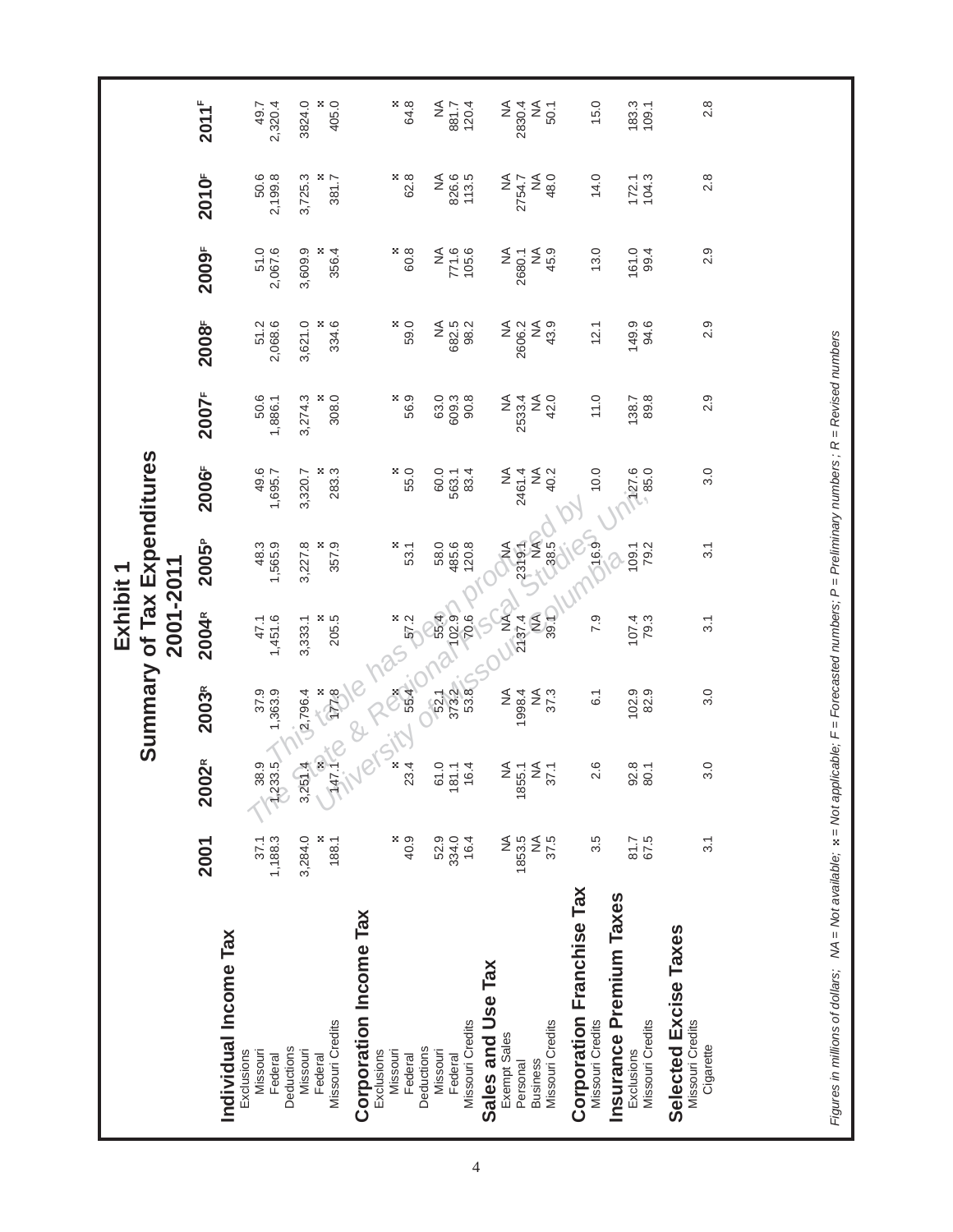|                                                      |          |                        |                               | Exhibit 2           |                  |                                             |                        |               |                            |
|------------------------------------------------------|----------|------------------------|-------------------------------|---------------------|------------------|---------------------------------------------|------------------------|---------------|----------------------------|
|                                                      | Summary  |                        |                               |                     |                  | of Major Provisions of Missouri Tax Credits |                        |               |                            |
|                                                      |          |                        |                               | Effective Year      |                  |                                             |                        |               |                            |
|                                                      |          | Income                 | TaX                           | Corp.               | Financial        | <b>Insurance</b>                            |                        | Transfer      | Refund-                    |
| Credit                                               | RSMO     | Individual             | Corp.                         | Franchise           | Institution      | Premium                                     | Carry Forward          | or Sold       | able                       |
| Senior Citizen Property Tax                          | 135.010  | 975                    |                               |                     |                  |                                             | None                   |               | Yes                        |
| Neighborhood Assistance                              | 32.100   | 978                    | 1978                          | 1978                | 1978             | 1978                                        | 5 Years                | $\frac{1}{2}$ | $\frac{1}{2}$              |
| New or Expanded Business Facility                    | 35.100   | 980                    | 1980                          | ×                   | 1980             | 1980                                        | None                   | Yes           | Yes                        |
| Development Reserve                                  | 00.250   | 982                    | 1982                          | 1982<br>1982        | ×                | ×                                           | 5 Years                | Yes           | $\frac{1}{2}$              |
| Enterprise Zone                                      | 135.200  | 1982                   | 1982                          |                     | 1982             | 1982                                        | None                   | $\frac{1}{2}$ | Yes                        |
| Export Finance                                       | 00.250   | 1982                   | 1982                          | 1982                | 1982             | 1982                                        | 5 Years                | Yes           | $\frac{1}{2}$              |
| Infrastructure Development                           | 100.250  | 982                    | 1982                          | 1982                | 1982             | 1982                                        | 5 Years                | Yes           | $\frac{1}{2}$              |
| Seed Capital                                         | 348.300  | 886                    | 1986                          | 1986                | 1986             | $\frac{1}{2}$                               | 9 Years                | Yes           | $\frac{1}{2}$              |
| Wood Energy Producers                                | 135.300  | 1986                   | 386                           | ×                   | ×                | ×                                           | 4 Years                | Yes           | $\frac{1}{2}$              |
| New Jobs Training                                    | 78.894   | <b>YB&amp;</b><br>1988 | $\frac{\mathbf{x}}{\sqrt{2}}$ | ×                   | ×                | ×                                           | None                   | $\frac{1}{2}$ | $\stackrel{\circ}{\simeq}$ |
| Special Needs Adoption                               | 135.325  | 1988                   | 1988                          | ×                   | ×                | ×                                           | 4 Years                | Yes           | $\frac{1}{2}$              |
| Small Business Incubator                             | 620.495  | 1989                   | 1989                          | 1989                | 1989             | 1989                                        | 5 Years                | Yes           | $\stackrel{\circ}{\simeq}$ |
| Affordable Housing                                   | 32.111   | 990                    | (1990)                        | 1990                | 1990             | 1990                                        | 10 Years               | $\frac{1}{2}$ | $\frac{1}{2}$              |
| Low Income Housing                                   | 135.350  | Sity<br>991            | 1991<br>1993                  | 1991                | 1991             | 1991                                        | 5 Years, Back 3        | Yes           | $\frac{1}{2}$              |
| Community Bank Investment                            | 135.400  | 1993                   |                               | 1993                | 1993             | 1993                                        | 9 Years                | Yes           | $\frac{1}{2}$              |
| Qualified Research Expense                           | 620.1039 | 993                    | 1993                          | ×<br>$\overline{Q}$ | ×                | 1997                                        | 5 Years                | $\frac{1}{2}$ | $\frac{1}{2}$              |
| Small Business Investment                            | 35.400   |                        | 1993                          | 1993                | 1993             | 993                                         | 9 Years                | Yes           | $\frac{1}{2}$              |
| Higher Education Scholarship                         | 73.196   | <b>1993</b><br>1995    | 1995                          | <b>1995</b>         | 1995             | 1995                                        | 5 Years                | $\frac{1}{2}$ | Yes                        |
| <b>Youth Opportunities</b>                           | 35.460   | 1996                   | (1996)                        |                     | 1996             | 1996                                        | 5 Years                | $\frac{1}{2}$ | $\frac{1}{2}$              |
| Business Use Incentives (BUILD)                      | 00.700   | 1997                   | 1997                          | $\frac{8}{2}$       | 1997             | 1997                                        | None                   | $\frac{1}{2}$ | Yes                        |
| Brownfield Tax Benefits                              | 447.700  | 1997                   | 1997                          | 1997                | 1997             | 1997                                        | 20 Years               | Yes           | $\frac{1}{2}$              |
| CAPCO Investments                                    | 135.500  | ×                      | ×                             | ×                   | $\sum_{k=1}^{n}$ | 1997                                        | Indefinitely           | Yes           | $\frac{1}{2}$              |
| Charcoal Producers                                   | 135.313  | 1998                   | 1998                          | ×                   |                  | ×                                           | 7 Years                | Yes           | $\frac{1}{2}$              |
| Historic Preservation                                | 253.545  | 1998                   | 1998                          | 1998                |                  | 1998                                        | 10 Years, Back 3       | Yes           | $\frac{1}{2}$              |
| Maternity Home                                       | 135.600  | 1998                   | 1998                          | 1998                | 101180 PM        | 1998                                        | 4 Years                | $\frac{1}{2}$ | $\frac{1}{2}$              |
| Shelter for Victims of Domestic Violence             | 135.550  | 1998                   | 1998                          | 1998                | 1998             | 1998                                        | 4 Years                | $\frac{1}{2}$ | $\frac{1}{2}$              |
| Sponsorship & Mentoring                              | 135.348  | 1998                   | 1998                          | ×                   |                  | ×                                           | 4 Years                | $\frac{1}{2}$ | $\frac{1}{2}$              |
| Film Production                                      | 35.750   | 1999                   | 1999                          | ×                   | <b>880</b>       | 1999                                        | 5 Total<br>10 Periods, | Yes           | $\frac{1}{2}$              |
| Skills Development                                   | 320.1400 | 1999                   | 999                           | ×                   | 1999             | 1999                                        | 5 Years                | Yes           | $\frac{1}{2}$              |
| Wine & Grape Production                              | 35.700   | 1999                   | 999                           | ×                   | ×                | ×                                           | None                   | $\frac{1}{2}$ | $\frac{1}{2}$              |
| Rebuilding Communities                               | 35.535   | 1999                   | 999                           | 1999                | 1999             | 1999                                        | 5 Years, Back 3        | Yes           | $\frac{1}{2}$              |
| <b>Transportation Development</b>                    | 35.545   | 1999                   | 1999                          | 1999                | 1999             | 1999                                        | 10 Years, Back 3       | Yes           | $\frac{1}{2}$              |
| Advantage Missouri Program                           | 73.775   | 1999                   | 1999                          | ×                   | ×                | ×                                           | 10 Years               | $\frac{1}{2}$ | $\frac{1}{2}$              |
| Agricultural Product Utilization Contributor 348.430 |          | 1999                   | 1999                          | 1999                | 1999             | 1999                                        | 5 Years                | Yes           | $\frac{1}{2}$              |
| Bank Tax Credit for S Corp. Shareholders 143.471     |          | 999                    | 1999                          | 1999                | 1999             | ×                                           | 5 Years                | $\frac{1}{2}$ | $\frac{1}{2}$              |
|                                                      |          |                        |                               |                     |                  |                                             |                        |               |                            |

 $x = Not$  applicable  *= Not applicable*